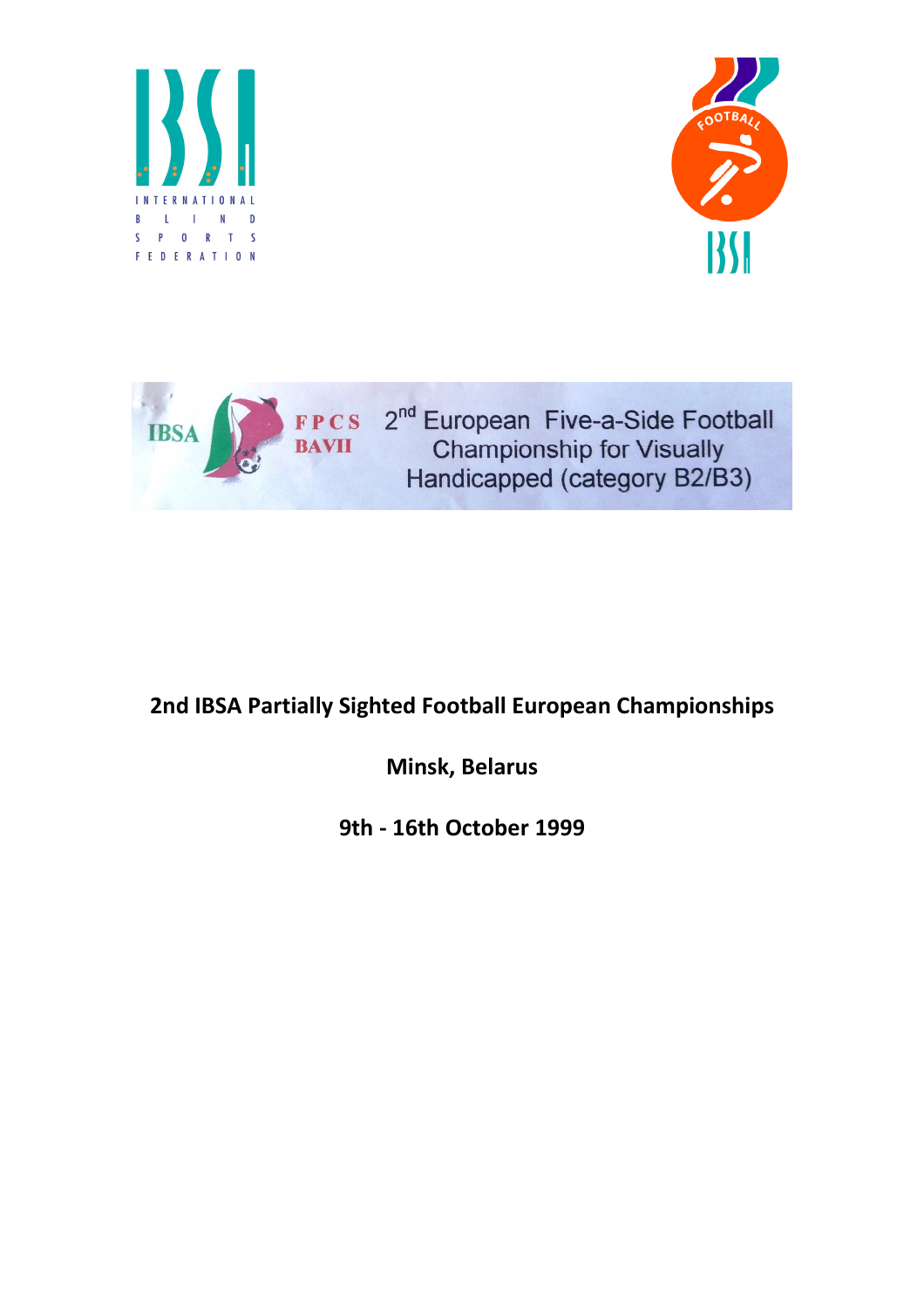



## Stage 1 - group 1

Belarus 7 Italy 1 Belarus 4 Russia 0 Belarus 10 France 1 Italy 3 Russia 3 Italy 7 France 3 Russia 2 France 8

| Country        | Played | Won | Lost | Drawn | <b>Goals</b> | <b>Goals</b> | Goal       | <b>Points</b> |
|----------------|--------|-----|------|-------|--------------|--------------|------------|---------------|
|                |        |     |      |       | for          | against      | difference |               |
| <b>Belarus</b> |        |     |      |       | 21           |              | $+19$      |               |
| <b>Italy</b>   |        |     |      |       | 11           | 13           | $-2$       |               |
| <b>France</b>  |        |     |      |       | 12           | 19           | $-7$       |               |
| <b>Russia</b>  |        |     |      |       |              | 15           | $-10$      |               |

## Stage 1 - group 2

Spain 6 Great Britain 1 Spain 17 Greece 0 Great Britain 28 Greece 0

| Country        | Played | Won | Lost | <b>Drawn</b> | <b>Goals</b><br>for | <b>Goals</b><br>against | Goal<br>difference | <b>Points</b> |
|----------------|--------|-----|------|--------------|---------------------|-------------------------|--------------------|---------------|
| Spain          |        |     |      |              | 23                  |                         | $+22$              | O             |
| Great          |        |     |      |              | 29                  | ь                       | $+23$              |               |
| <b>Britain</b> |        |     |      |              |                     |                         |                    |               |
| Greece         |        |     |      |              |                     | 45                      | -45                |               |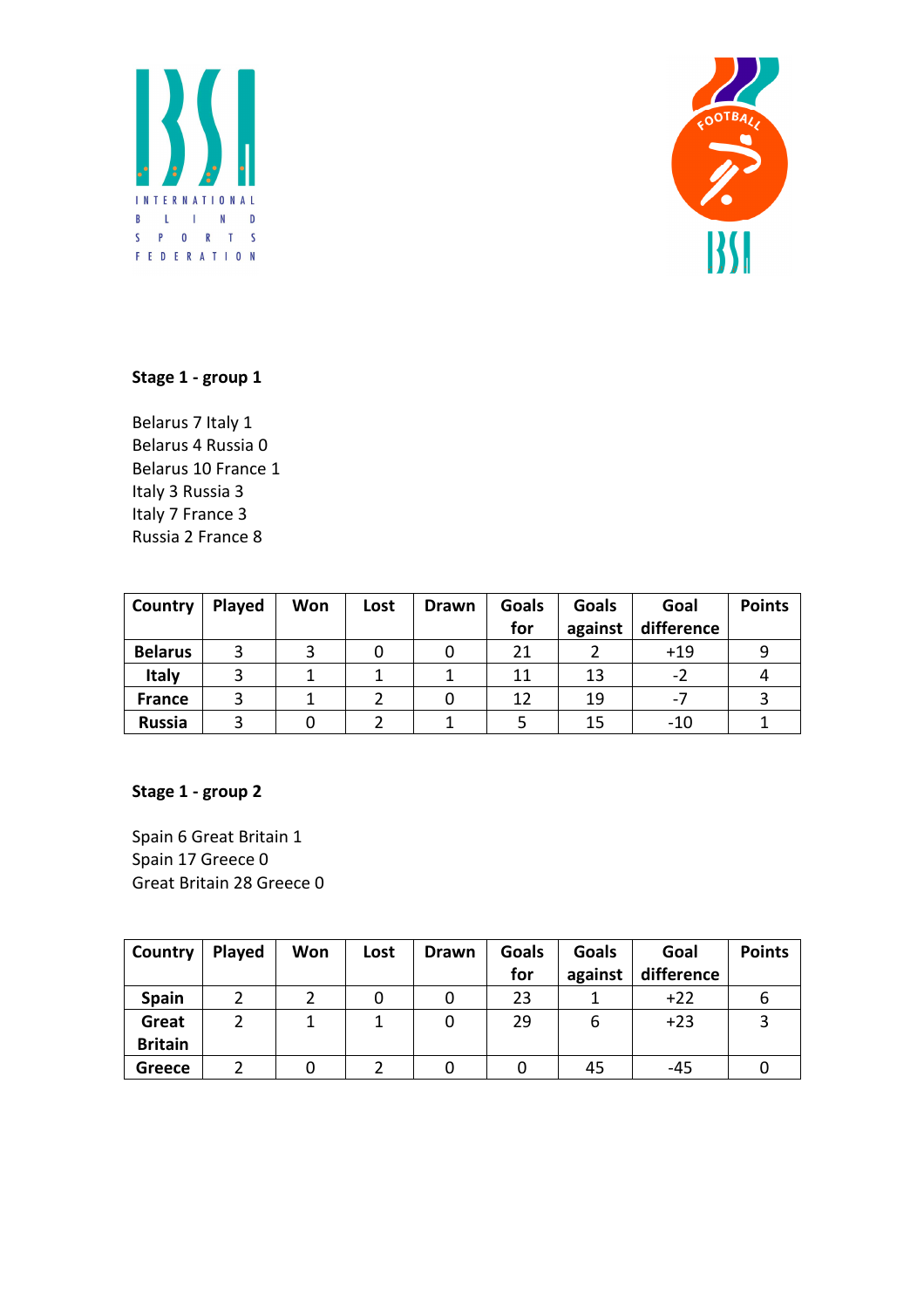



Stage 2 - group B (bottom two teams from stage 1 - group 1 and bottom team from Stage 1 - group 2)

France 8 Russia 2 France 29 Greece 0 Russia 17 Greece 0

| Country       | Played | Won | Lost | <b>Drawn</b> | <b>Goals</b><br>for | Goals<br>against | Goal<br>difference | <b>Points</b> |
|---------------|--------|-----|------|--------------|---------------------|------------------|--------------------|---------------|
| <b>France</b> |        |     |      |              | 37                  |                  | $+35$              |               |
| <b>Russia</b> |        |     |      |              | 19                  |                  | $+11$              |               |
| <b>Greece</b> |        |     |      |              |                     | 46               | -46                |               |

Stage 2 - group A (top two teams from stage 1 - group 1 and stage 1 - group 2)

Belarus 7 Italy 1 Belarus 6 Spain 2 Belarus 6 Great Britain 1 Italy 3 Spain 7 Italy 6 Great Britain 1 Spain 6 Great Britain 1

| Country        | Played | Won | Lost | <b>Drawn</b> | Goals | <b>Goals</b> | Goal       | <b>Points</b> |
|----------------|--------|-----|------|--------------|-------|--------------|------------|---------------|
|                |        |     |      |              | for   | against      | difference |               |
| <b>Belarus</b> | 3      |     |      |              | 19    | 4            | $+15$      | 9             |
| Spain          | 3      |     |      |              | 15    | 10           | $+5$       | 6             |
| <b>Italy</b>   | 3      |     | າ    |              | 10    | 15           | -5         |               |
| Great          | 3      | 0   | 3    |              | 3     | 18           | $-15$      |               |
| <b>Britain</b> |        |     |      |              |       |              |            |               |